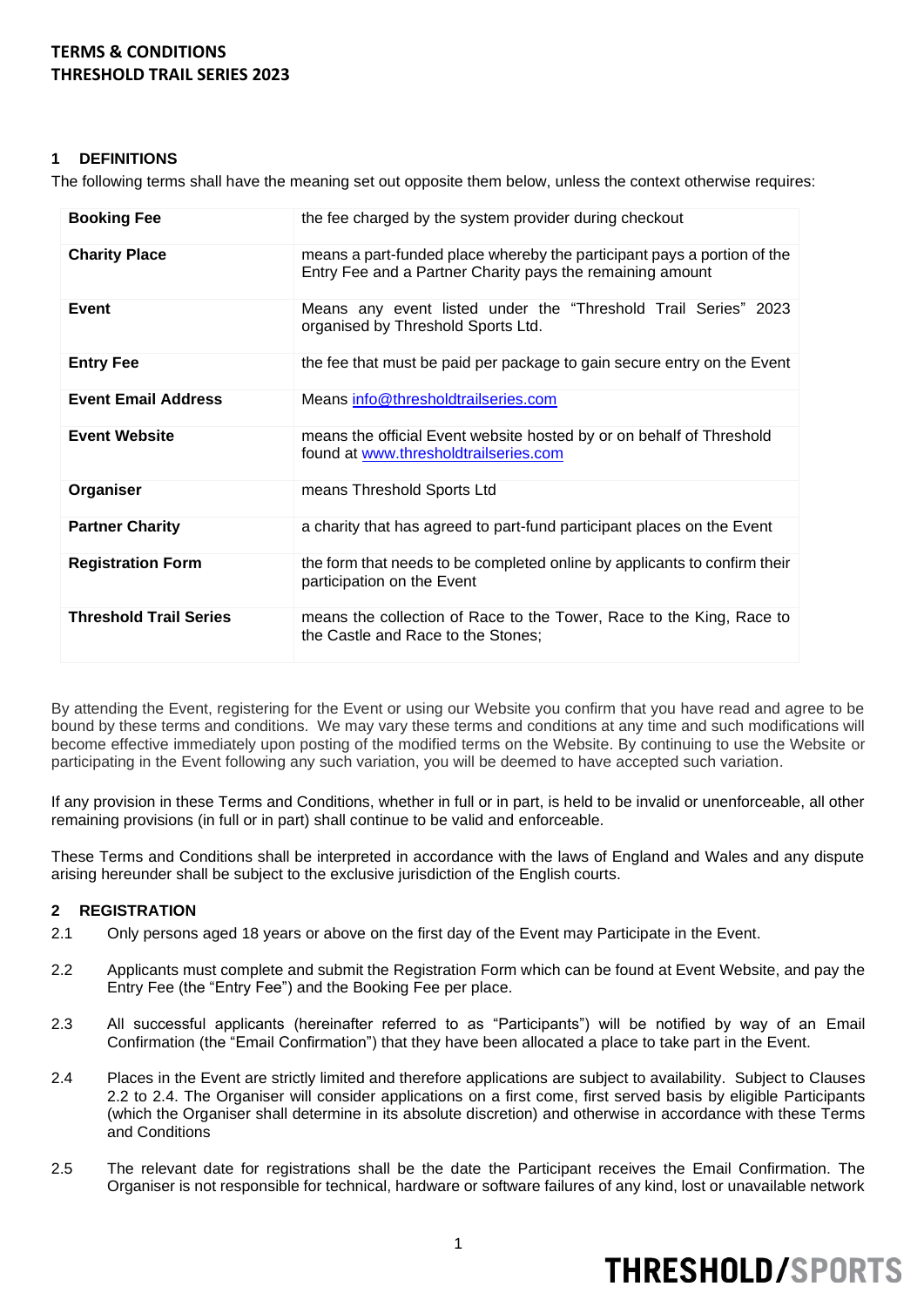connections, or failed, incomplete, garbled or delayed computer/Internet transmissions or other errors or malfunctions of any kind which may prevent receipt by the Organiser of a Registration Form or receipt by an applicant of an Email Confirmation. For the avoidance of doubt, if, for any reason whatsoever, an applicant does not receive an Email Confirmation, said applicant shall not be considered to be a Particpant and the Organiser shall not be responsible for the applicant's failed application.

- 2.6 All Registration Forms must be received by the Organiser on or before midnight the Sunday two weeks prior to the Event. (the "Entry Deadline"). Any Registration Forms received by the Organiser after the Entry Deadline will not be accepted. This deadline is subject to change if the Event entries are full prior to the above date, and in accordance with Clause 2.5. The Organiser reserves the right to close the Registration Form at any point.
- 2.7 All winning ballot registrations must be claimed within 2 weeks of receiving email confirmation from the Organiser and are subject to the [Let's do This terms and conditions.](http://www.letsdothis.com/terms)
- 2.8 We reserve the right to reject applications from persons who may reasonably be considered as a risk to the safety or welfare of any other attendee or participant at the Event, or may affect the enjoyment of other patrons and/or the running of the Event, or, in our opinion, may cause damage, nuisance or injury. Such persons may also be removed from the Event after it has commenced if we believe any of the above circumstances arise or are likely to arise.

### **3 ENTRY FEES**

- 3.1 The Entry Fees are as set out on the Event Website. The Entry Fee may vary depending upon geographic market, availability, selected package, venue requirements and/or regulations and we reserve the right to change prices at any time. The Entry Fee's are likely to increase several times in the months prior to an event. All Entry Fees are inclusive of VAT.
- 3.2 Subject to the other provisions of Section 2, submission of the Registration Form, payment of the Entry Fee and the Booking Fee, and receipt of the Email Confirmation shall (together) entitle the Participant to participate in the Event.
- 3.3 The Event is personal to the Participant accepting these Terms and Conditions, and the Participant undertakes and agrees (i) only to participate in the Event wearing the number assigned to his/her registration, (ii) not to authorise or permit any third party to use his/her Participant number for the Event and (iii) not to sell, transfer or give any other person the right to participate in the Event and/or use the Participant's number, with the exception of compliance with Clause 4.4.
- 3.4 If at any time it is discovered that any Participant should have been ineligible to participate in the Event or if participation in the Event should have been refused for any reason whatsoever, the Organiser reserves the right to disqualify such Participant from/refuse such Participant entry to the Event. Further, the Organiser reserves the right to reject at any time any Registration Form which it believes to be fraudulent, or to disqualify at any time any Participant it believes not to have fully complied with these Terms and Conditions from participating in the Event, or in any future events delivered by the Organiser. The Organiser shall not be liable in any way to such Participant as a result of any such disqualification or refusal. It is the Participant's responsibility to ensure full compliance with these Terms and Conditions.

### **4 REFUND, CANCELLATION AND TRANSFER OPTIONS**

- 4.1 The Organiser operates a 14 day cooling off period. Accordingly, if the Participant cancels his/her entry they will receive a refund of the Entry Fee. To be eligible for this refund, the email cancelling the entry must be received within 14 days of payment of the Entry Fee.
- 4.2 To cancel a place in the Event, the Participant must let us know by emailing the Organiser at the Event Email Address. This should be done as soon as possible and before the day of the event. Please note:
	- 4.2.1 The Entry Fee is non-refundable after the 14 day cooling off period.
	- 4.2.2 The Booking Fee is always non-refundable.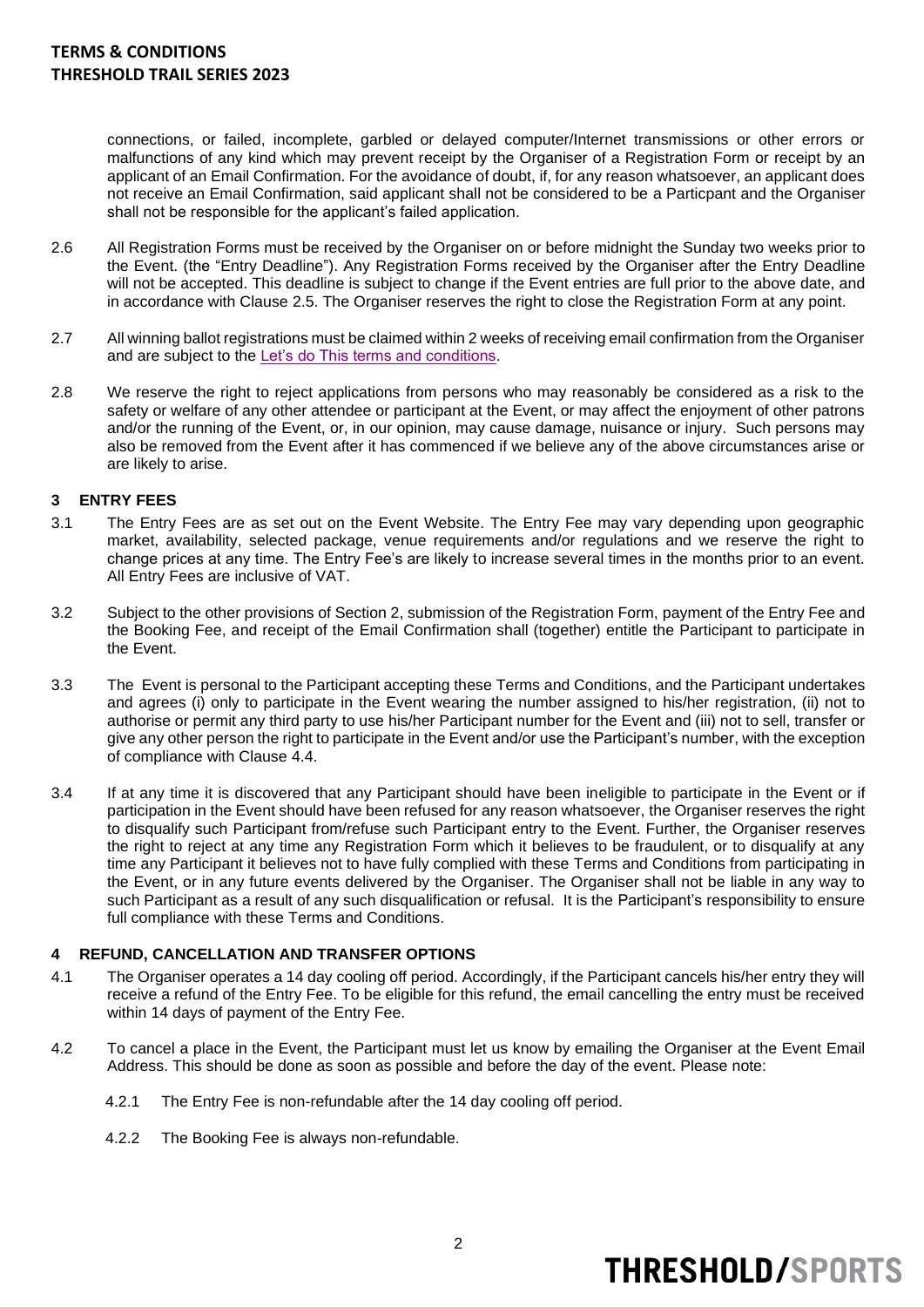- 4.2.3 Additional Extras purchased that are managed by The Organiser such as parking permits and shuttle passes will be refunded in full up until the Entry Deadline (two weeks prior to the event).
- 4.2.4 Additional Extras purchased from third parties such as merchandise, photos, iTabs and registration insurance are subject to those parties' Terms and Conditions.
- 4.2.5 If the Participant has fundraised for charity, any monies raised will not be refunded
- 4.3 If, due to the Covid-19 or any other pandemic, the Organiser changes the date of the Event, or, in exceptional circumstances, cancel the Event, in whole or in part, the Participant will have the option to receive a full refund of their Entry Fee paid to date, less the Booking Fee.

#### 4.4 PARTICIPANT TRANSFER

- 4.4.1 A Participant can transfer their entry to another individual ("Participant Transfer") if notice is given to the Organiser. Participants who transfer their Entry will receive a full refund of all Entry Fees paid (minus the Booking Fee and the Administration Fee) subject to Clauses 4.4.1 - 4.4.6.
- 4.4.2 Notice of a Participant Transfer must be done via the MyEvents Portal [\(https://myevents.active.com/thresholdsports\)](https://myevents.active.com/thresholdsports) and click 'Transfer Registration'. The original Entry Fee is refunded to the outgoing Participant (less Administration Fee) after the new Participant completes the transfer process. Refunds will be received within 5-7 business days. The deadlines and associated Administration Fee for this are:
	- Up to 23:59 on the Sunday 6 weeks prior to the Event: £25
	- Up to 23:59 on the Sunday 2 weeks prior to the Event: £30
- 4.4.3 Participant Transfers can only take place if the new Participant wishes to take the same Event Package. The most current Entry Fee and Booking Fee is applied at checkout when the new Participant accepts the transfer. This Entry Fee could be higher than that for the original Participant.
- 4.4.4 Additional extras purchased are not transferred to the incoming Participant and will be refunded to the outgoing Participant in line with Clauses 4.2.3-4.2.4.
- 4.4.5 If the outgoing Participant entered using a free of charge code or deferral link, please contact the Event Email Address to facilitate this transfer as the MyEvents Portal will not refund the correct Entry Fee.
- 4.4.6 If a Participant is unable to attend the Event because they are subject to a legal requirement, that prevents the Participant from attending the event, related to Covid-19, the Organiser will waive the Participant Transfer Administration Fee. The participant must notify the Organiser via email by the time that registration commences on the live event and may be required to provide evidence of that the Covid-19 pandemic prevented their attendance.

#### 4.5 PARTICIPANT DEFERRAL

- 4.5.1 A Participant is permitted to defer their entry ("Deferral") to the following year if notice is given to the Organiser. The Participant must pay the Administration Fee before the deferral can be confirmed. Once the Administration Fee has been processed, within 5 working days, the Organiser will cancel the Participant's Entry. The Organiser will not refund the Entry Fee, but will send the Participant a free of charge Registration Form link to sign up to the Event the following year. The Participant will not need to pay again for the following year.
- 4.5.2 Notice of a Participant Deferral must be done via the MyEvents Portal [\(https://myevents.active.com/thresholdsports\)](https://myevents.active.com/thresholdsports) and click 'Additional Purchase' and purchase the 'Deferral Fee'. The deadlines and associated Administration Fee for this are:
	- Up to 23:59 on the Sunday 6 weeks prior the Event: £25
	- Up to 23:59 on the Sunday 4 weeks prior the Event: £30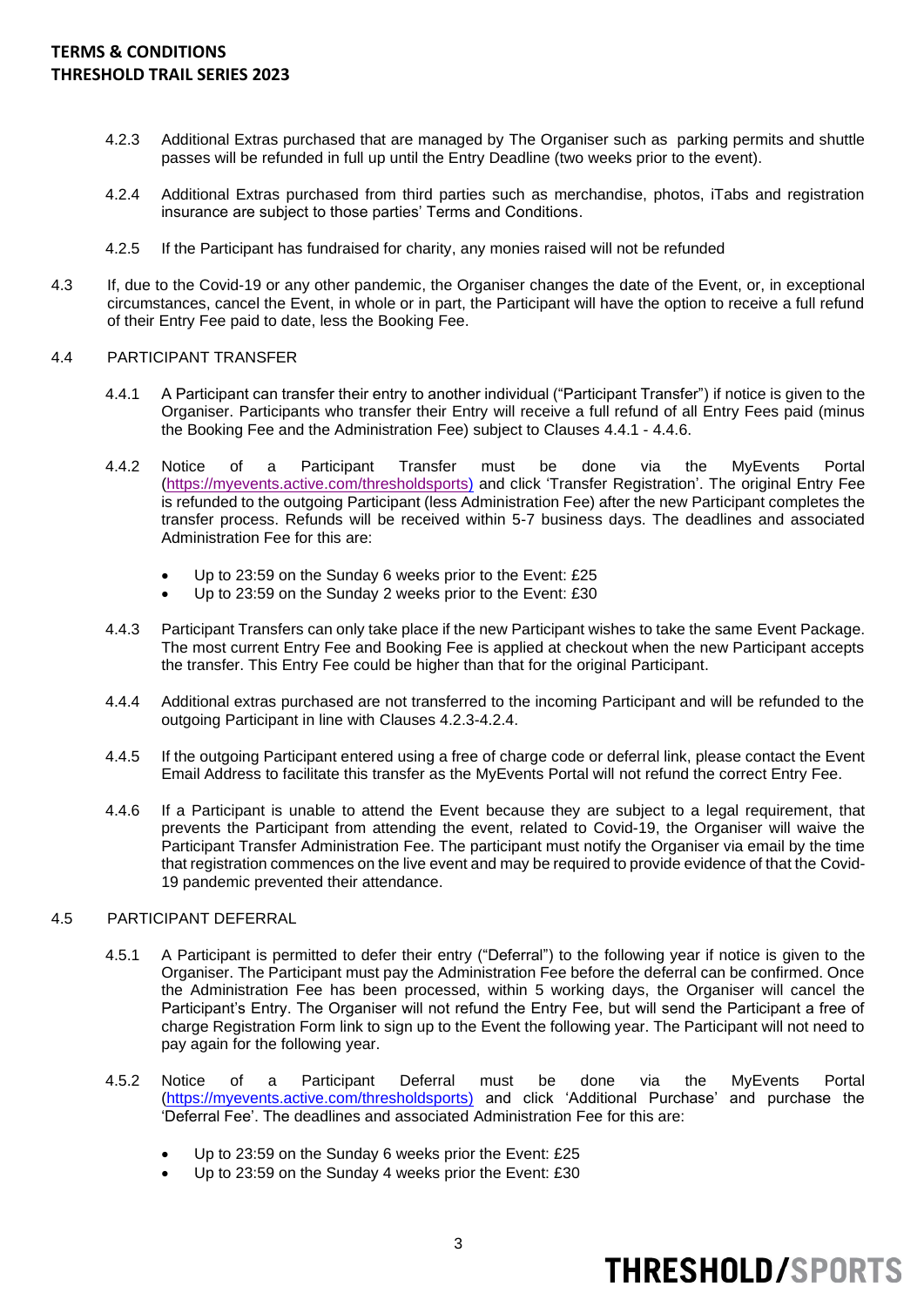- 4.5.3 Deferrals can not be processed within 4 weeks of the Event.
- 4.5.4 Additional extras purchased will be refunded in line with Clauses 4.2.3-4.2.4.
- 4.5.5 If the Participant wishes to change their package, it is the responsibility of the Participant to complete following the steps outlined in Clause 4.7 once they have completed the Registration Form for the following year.
- 4.5.6 The Participant understands that once a deferral has been processed, the Administration Fee is nonrefundable under any circumstances.
- 4.5.7 A participant can only defer their entry once. A deferral will not be permitted if the Participant has already deferred previously, with the exception of Clause 4.5.7 below.
- 4.5.8 If a Participant is unable to attend the Event because they are subject to a legal requirement, that prevents the Participant from attending the event related to Covid-19, the Organiser will waive the Deferral Administration Fee. The participant must notify the Organiser via email by the time that registration commences on the live event and may be required to provide evidence that the Covid-19 pandemic prevented their attendance.
- 4.6 EVENT TRANSFER
	- 4.6.1 A participant can transfer their entry Event in the Threshold Trail Series if notice is given to the Organiser.
	- 4.6.2 Notice of an Event Transfer ("Event Transfer") must be done via the MyEvents Portal [\(https://myevents.active.com/thresholdsports\)](https://myevents.active.com/thresholdsports) and click 'Change Event'. The deadline and associated Administration Fees for this are:
		- Up to 23:59 on the Sunday 6 weeks prior to the Event: £25
		- Up to 23:59 on the Sunday 2 weeks prior to the Event: £30
	- 4.6.3 Additional extras purchased will be refunded in line with Clauses 4.2.3-4.2.4
	- 4.6.4 If the Participant entered using a free of charge code or deferral link, please contact the Event Email Address to facilitate this transfer as the MyEvents Portal will try to charge the full Entry Fee again.
	- 4.6.5 If a Participant is unable to attend the Event because they are subject to a legal requirement, that prevents the Participant from attending the event, related to Covid-19, the Organiser will waive the Event Transfer Administration Fee. The participant must notify the Organiser via email by the time that registration commences on the live event and may be required to provide evidence that the Covid-19 pandamic prevented their attendance.

### 4.7 PARTICIPANT CHANGE OF PACKAGE

- 4.7.1 A Participant can change their package ("Package Change") within the same Event if notice is given to the Organiser.
- 4.7.2 Notice of a Package Change must be done via the MyEvents Portal [\(https://myevents.active.com/thresholdsports\)](https://myevents.active.com/thresholdsports) and click 'Change Category'. The most current Entry Fee and Booking Fee is applied at checkout. The deadline for this is:
	- Up to 23:59 on the Sunday 2 weeks prior the Event
- 4.7.3 If the Participant is transferring to a package with a decrease in Entry Fee, the Participant will not be refunded the difference in these packages.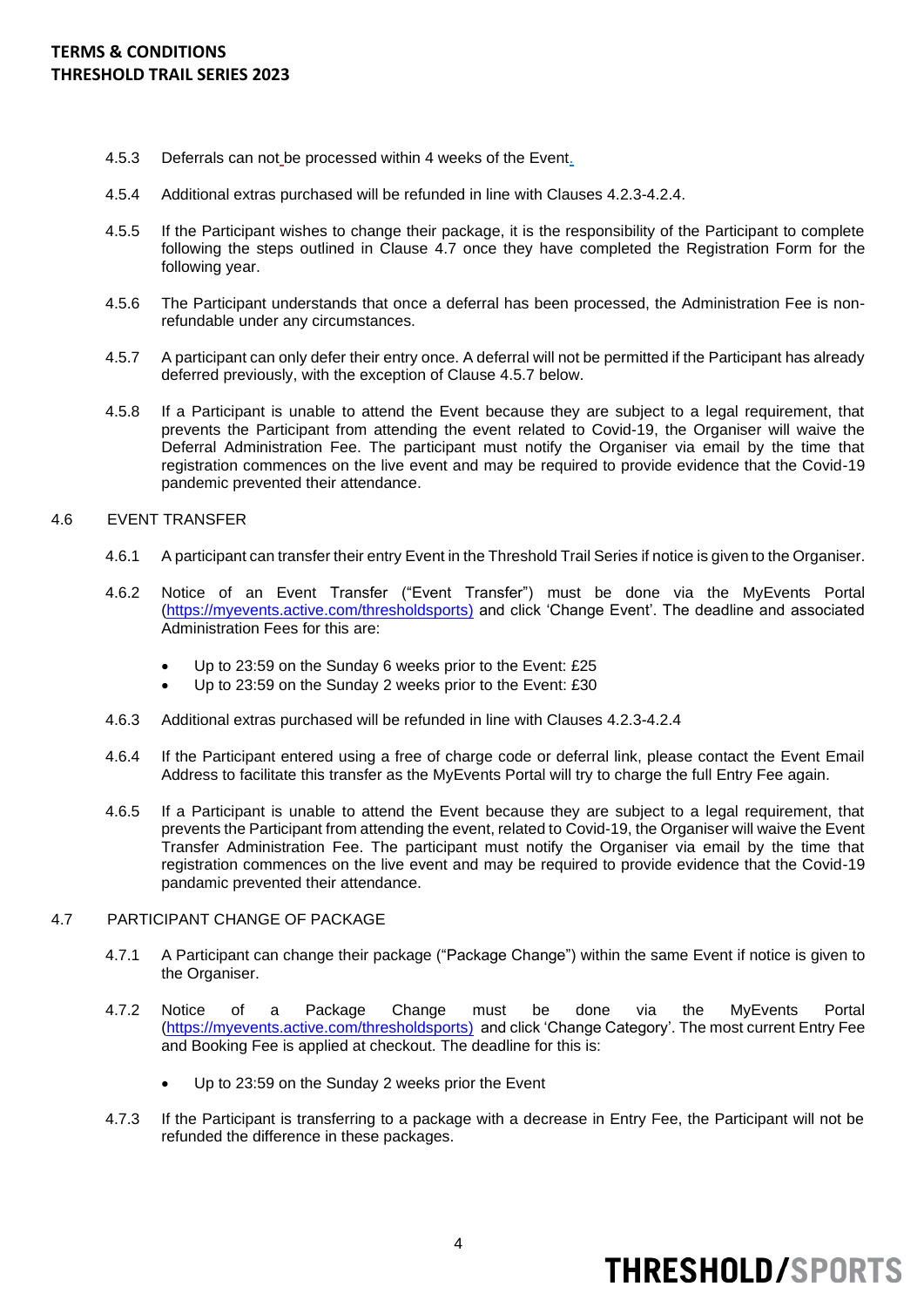- 4.7.4 If the Participant is transferring to a package with an increase in Entry Fee, the difference plus any incremental Booking Fees for making the change must be paid before the Participant can complete the change.
- 4.7.5 If a participant is transferring to a charity package, please contact the Event Email Address as a refund of the difference will be given.
- 4.7.6 If the Participant entered using a free of charge code or deferral link, please contact the Event Email Address to facilitate this transfer for as the MyEvents Portal will try to charge the full Entry Fee again.

### **5 CHARITY PLACES & FUNDRAISING DECLARATION**

- 5.1 If taking part via a Charity Place, the Participant is required to fundraise a minimum of £500 (100km Non-stop & 100km over 2 Days) or £300 ("50km on Day 1" or "50km on Day 2") or the figure agreed by the charity.
- 5.2 The Participant is required to reach at least 50% of the fundraising target at least 6 weeks prior to the Event. If registering within 6 weeks of the Event, the Participant must raise 50% of the target 1 week prior to the Event. Failure to do this can result in the removal from the Event.
- 5.3 The Participant is required to reach the full fundraising target no later than 4 weeks after the Event.
- 5.4 If the Participant would like to fundraise for a Charity that is currently not listed on the Registration Form, the Participant must first receive confirmation from both the Organiser and the chosen charity before beginning to fundraise.
- 5.5 If taking part via a Charity Place, the Participant is opting in to share personal data with the chosen charity and are agreeing to be contacted by the charity in relation to participation in the event. This is of the understanding that the chosen charity will not share your personal data with any third party for marketing purposes.
- 5.6 Please note, that by taking part via a Charity Place, this incurs a cost to the charity. This cost and fundraising model is agreed in advance with the charity and is on the basis that the minimum fundraising target will be reached. For further details on the exact costs incurred, please contact the chosen charity directly.
- 5.7 If the Event is cancelled or the participant cancels their place, donations will not be refunded by the charity.
- 5.8 If a charity chooses to terminate their partnership with the Event prior to it taking place, the Participant will have the option to swap to another charity or upgrade to a fully funded place. Refunds will remain in line with Section 4.

### **6 EVENT RULES**

- 6.1 The Organiser reserves the right to change the time, date, route and/or format of the Event, or, in exceptional circumstances, to cancel the Event, in whole or in part, without liability to the Participant or Spectator. In such cases, The Organiser:
	- 6.1.1 will make a reasonable effort to provide notice of the changes/cancellation via email. If email notice is not practicable due to the timescales involved, we will use reasonable alternative methods of notice including text messages;
	- 6.1.2 will have no responsibility or liability for any costs incurred, including any travel or accommodation costs whether existing or additional, as a result of the changes/cancellation; and
	- 6.1.3 undertakes to act with full transparency and fully observe and satisfy its legal obligations to you at all times.
- 6.2 Participants are able to take part in the Event as part of a team. Participants must enter a team name on their Registration Form. Participants are encouraged to complete the route in groups for reasons of safety, although this is not compulsory.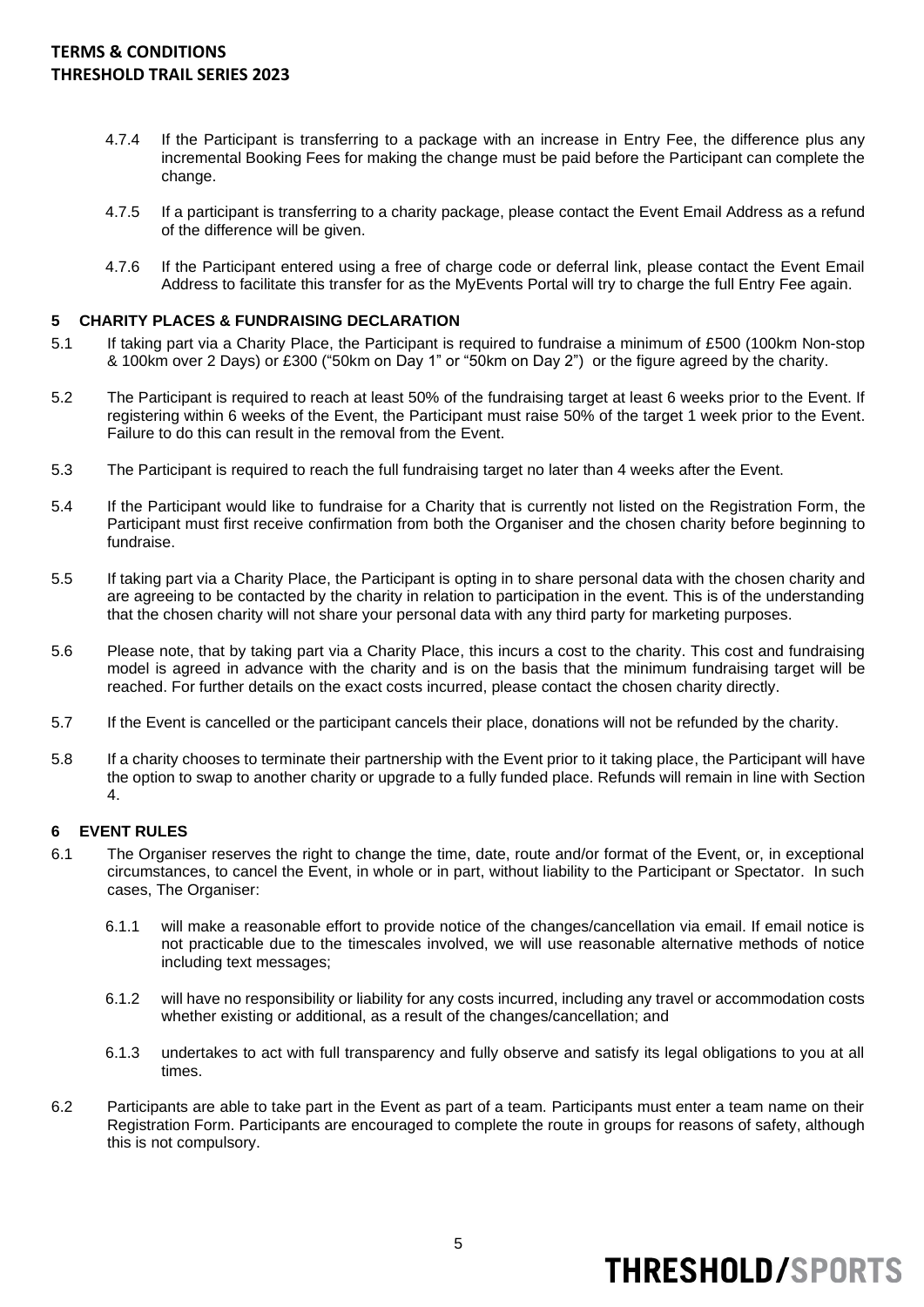- 6.3 The Organiser reserves the right to remove any Participant from the Event, either during or before it, due to ill health, or any other reason (at the Organiser's discretion) that may render the Participant unfit to safely complete or remain at the Event or unable to participate in a manner which fully complies with any applicable government medical or safety instructions, protocols or guidelines. The Participant confirms that he/she will not take part in the Event if he/she is suffering from any contagious illness (to include, but not exclusively, symptoms suggestive of Covid-19 (or similar) infection and diarrhoea or vomiting symptoms) and confirms that he/she will report any illness during the Event, to the Event medical team immediately.
- 6.4 The Participant agrees to complete a Health Screening questionnaire and/or body temperature screen where this is deemed necessary at the time to prevent the spread infectious diseases, such as Covid-19.
- 6.5 The Participant agrees to follow all instructions and guidelines issued by the Organiser, observe all protocols and adhere to any measures that may be in place at the Event in order to address and help mitigate the risk presented by infectious diseases, such as Covid-19.
- 6.6 Irrespective of any safeguards that may be put in place by the Organiser, Participation in the Event is at the Participant's own risk, including risk to the Participant themselves (in particular with respect to the transmission of infectious diseases, such as Covid-19) and any damage caused by/to third parties or third party property.
- 6.7 If the Participant becomes ill with an infectious disease related symptoms, such as Covid-19, within 3 weeks of the Event, they agree to inform the Organiser so that they can assist in following any necessary government or public health policy.
- 6.8 The Participant agrees to be contacted by the Organiser after the event should another participant on the Event develop symptoms of an infectious disease, such as Covid-19, within 3 weeks of the Event
- 6.9 Without prejudice to the Organiser's right to remove any Participant from the Event due to ill health pursuant to Clause 6.3 above, the Participant acknowledges and agrees that:
	- 6.9.1 If the Participant is taking part in the "100km over 2 Days including camping" or "100km over 2 Days excl. camping" package and becomes ill with a non-infectious illness (as determined by the Event medical team) during Day 1 but wishes to then join Day 2, the Organiser will, where reasonably practicable and subject to the advice of the Event Medical Team, transfer the Participant to the overnight Basecamp. Where such transfer is not reasonably practicable (or where the Event Medical Team advise against the Participant's continued involvement in the Event), the Participant shall be removed from the Event.
	- 6.9.2 If, however, the Participant becomes ill with an infectious illness (as determined by the Event medical team), the Participant shall be removed from the Event.
- 6.10 A Participant may be disqualified ("Disqualification") from the Event by the Organiser if:
	- 6.10.1 the Participant arrives at the pit stop after the designated pit stop cut-off time. The Participant will be responsible for his/ her repatriation according to Clause 6.11. Pit stop cut-off times will be communicated to the Participants via e-mail prior to the Event;
	- 6.10.2 the Participant is found asleep along the route, or at a pit stop, by a member of Event staff. The Participant will be responsible for his/ her repatriation according to Clause 6.11;
- 6.11 In the event of a Participant having to leave the Event because of injury, illness, voluntary withdrawal or Disqualification, the Participant will be responsible for all repatriation travel costs and related incurred travel arrangements. This includes repatriation from the overnight Basecamp or pit stops to the finish location as a result of voluntary withdrawal or Disqualification. The Organiser will not be responsible for transporting the Participant or any belongings of the Participants, including, but not limited to, their bag.
- 6.12 The Organiser will endeavour to provide every Participant with a completion time but is not responsible for any electronic timing anomalies.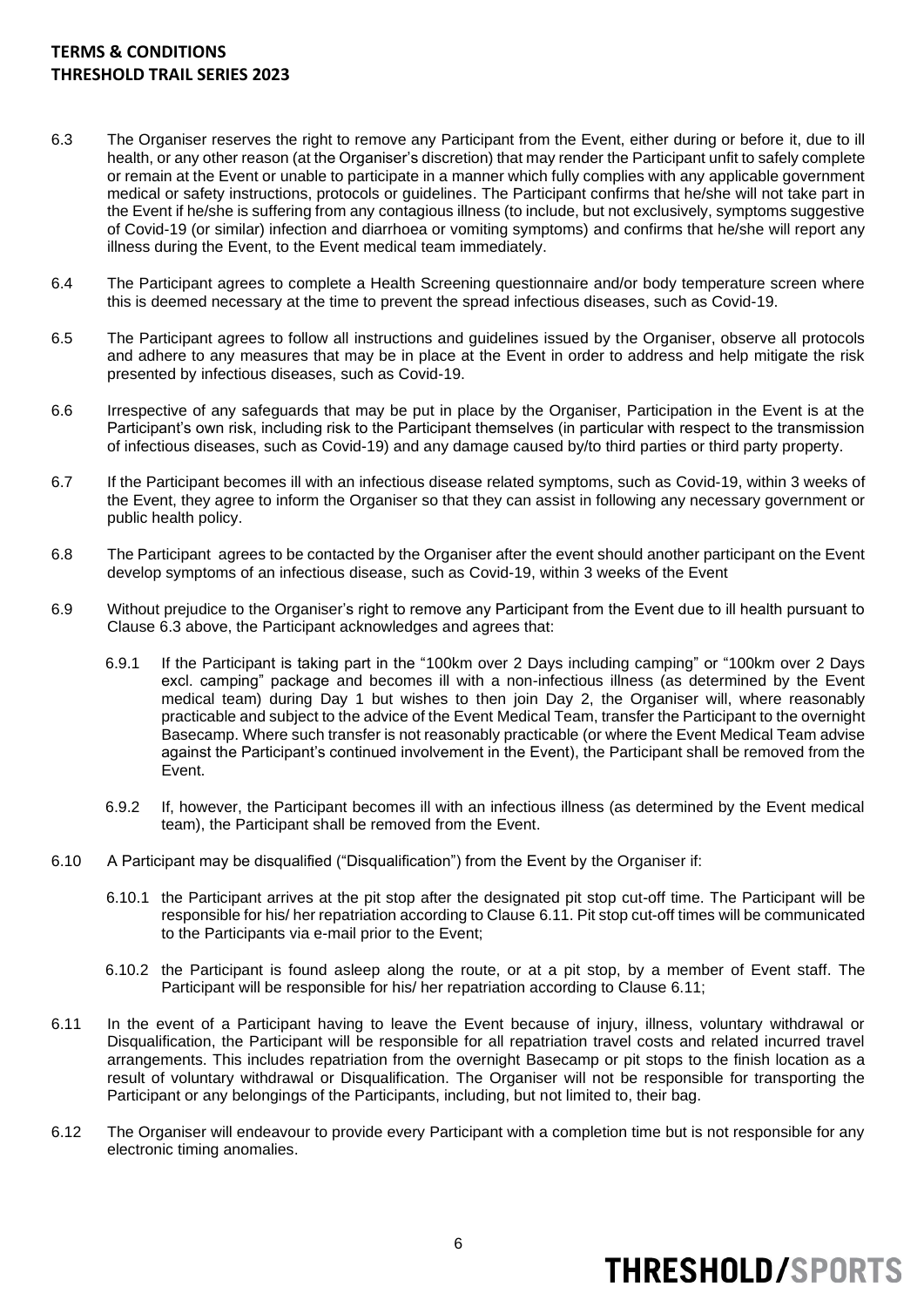- 6.13 No drugs, illegal substances, performance enhancing substances or intoxicants of any kind are permitted to be used by any Participant either before or during participation in the Event. The Organiser reserves the right to refuse attendance at, or participation in, the Event by any persons found to have consumed or to have in their possession any drugs, illegal substances, performance enhancing substances or intoxicants of any kind.
- 6.14 As a continuing condition of entry each Participant shall ensure that, for the duration of the Event:
	- 6.14.1 the Participant understands that the event involves sustained physical exercise in a remote area, and may involve walking or running at night;
	- 6.14.2 the Participant carries a charged mobile phone with appropriate credit;
	- 6.14.3 the Participant accepts that they are responsible for their own safety during the Event, in particular during any night sections if applicable to their Event package;
	- 6.14.4 the Participant follows the Event route signage at all times, and does not deviate from the official signed route of the Event;
	- 6.14.5 the Participant agrees that they are responsible for their own fitness to take part in the Event, and will consult a doctor prior to the Event if necessary;
	- 6.14.6 the Participant does not start earlier than the official start time on each day of the Event. Failure to comply with this rule will result in Disqualification;
	- 6.14.7 the Participant will complete the route between the official opening and closing hours as noted on the Event Website. However, the Organiser reserves the right to alter the route start and finish times in the event of mitigating circumstances e.g. inclement weather conditions;
	- 6.14.8 the Participant acknowledges that it is their responsibility to ensure that they have been correctly checked-in at each checkpoint along the route;
	- 6.14.9 the Participant acknowledges the recommended kit list of the Event, in accordance with their Event package, as communicated by email prior to the Event by the Organiser;
	- 6.14.10 the Participant acknowledges that it is compulsory to carry a head torch if participating throughout the night in the dark;
	- 6.14.11 The Participant acknowledges that it is compulsory to carry their own personal water bottle or water vessel whilst participating the event so they remain hydrated. The Organisers will not be providing cups.
	- 6.14.12 the Participant understands that if they wish to withdraw from the Event, they must report to the nearest pit stop or contact Event Control;
	- 6.14.13 the Participant understands that they may not be transported by vehicle along any portion of the trail or between any points on it, unless they have formally withdrawn from the Event;
	- 6.14.14 due to the outdoor nature and endurance aspect of the Event, the Participant maintains personal hygiene at all times, and adheres to all hygiene advice provided by the Organiser;
	- 6.14.15 the Participant displays the official event numbers provided at registration in the manner indicated during the Event;
	- 6.14.16 the Participant complies with the [Countryside Code](https://www.gov.uk/government/uploads/system/uploads/attachment_data/file/338299/countryside-code.pdf) at all times;
	- 6.14.17 the Participant is responsible for the collection and appropriate disposal of his/her litter along the entirety of the route, at the pit stops, and at the overnight Basecamp;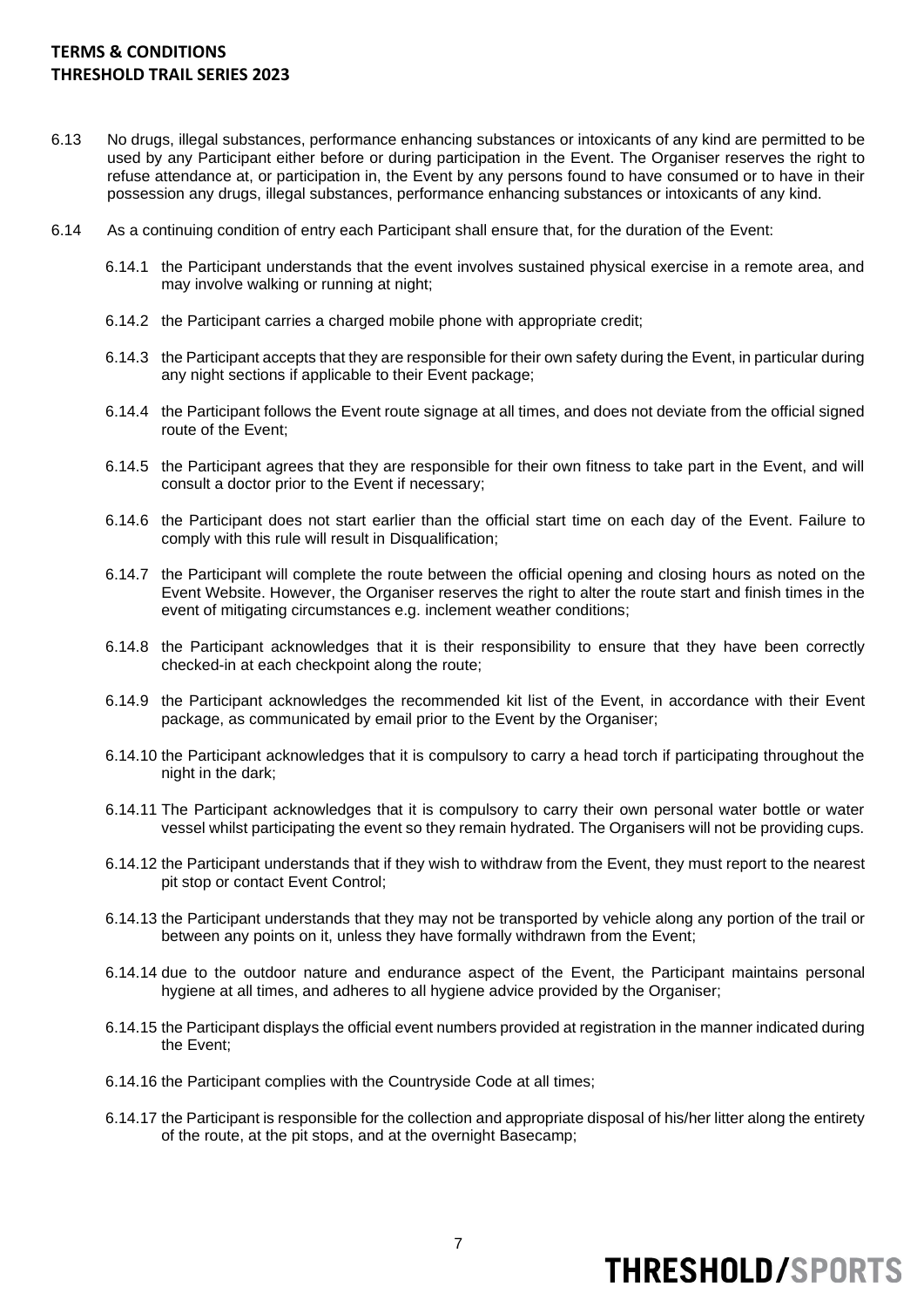- 6.14.18 the Participant understands that there is no permittance of a formal support crew for any Participant along the route, as this could endanger the safety of Participants or other Event staff; and
- 6.14.19 the Participant obeys traffic officers and authorised marshals at all times; failure to do so will result in disqualification.
- 6.15 Prizes will be awarded to "100km Non-stop", "50km on Day 1" and "50km on Day 2" participants according to which participant crosses the line first in the following categories: Fastest Male and Fastest Female.
- 6.16 Prizes will be awarded for "100km over 2 Days" based on 'chip time' in the following categories: Fastest Male and Fastest Female.
	- 6.16.1 'Chip time' uses timing technology to record the time it takes for the Participant to complete the course starting from the point that the Participant crosses the timing mats at the Start line to crossing the timing mats at the Finish line.
- 6.17 The Organiser reserves the exclusive right and license throughout the world (and Participant hereby grants the Organiser such exclusive right and licence) to interview and/or photograph and/or film the Participant at the Event (and before and after the Event as the Organiser may reasonably require) and to the unlimited, worldwide, sub-licensable right to record, film, reproduce and use in all current and future media (including without limitation, print, audio, visual, audio-visual, virtual media, the Internet, mobile telephony and so-called "3-G" technologies, CD-ROM or DVDs) the Participant's name, likeness and image or facsimile image, signature, voice, video and film portrayals and other means of identification of the Participant, and any biographical or other information or data related to the Participant (including times and results), in connection with the production, advertisement, marketing, promotion or sale of Event sponsor products and/or the promotion, marketing or advertisement of the Organiser or any Event sponsor or partner.
- 6.18 Spectators entering the car parks, event venues, and use of the event facilities do so entirely at their own risk. The Spectator irrevocably agrees to hold harmless, indemnify and reimburse the Organiser from and for any sum, costs or expenses (including legal and professional fees) incurred, payable or paid by the Organiser to any person (including the Specataors and/or any of the Specatators's insurers) in connection with any accident, loss, damage or injury (including death) arising out of the Spectator's attendance at the Event (except where any such injury or death is caused by the negligence of the Organiser or any of its employees).
- 6.19 Persons attending the Event under the age of 18 are the responsibility of their parents or guardians and must be supervised at all times by a responsible adult.
- 6.20 Spectators including parents / guardians of children attending the Event give permission for photographs / and or video to be taken at the event of themselves or the children they are responsible for, and grant full rights to use the images resulting fom the photography / video filming, and any reproductions of adaptations of the images for fundraising, publicity or other purposes to help achieve the Organiser's aims.
- 6.21 Persons under the age of 18 are not permitted to consume alcohol at the Event. We reserve the right to remove alcohol from any person who cannot prove that they are over 18.

#### **7 PARTICIPANT'S WARRANTIES AND UNDERTAKINGS**

- 7.1 The Participant acknowledges that participation in the Event is not possible without validly entering into this agreement on these Terms and Conditions and agrees to be bound by these Terms and Conditions.
- 7.2 The Participant agrees at all times during the Event to abide by the reasonable instructions and guidelines of the Organiser's staff, nominated representatives, and contractors and to behave appropriately at all times on the route and in the overnight Basecamp. Participants acknowledge and agree that the Organiser will organise and run the Event and will have sole authority and be the final arbiter on all decisions relating to the following aspects of the Event: health and safety, logistical operations, participation, organisation and Terms and Conditions.
- 7.3 The Participant understands the endurance demands of the Event and commits to preparing to take part in the Event by: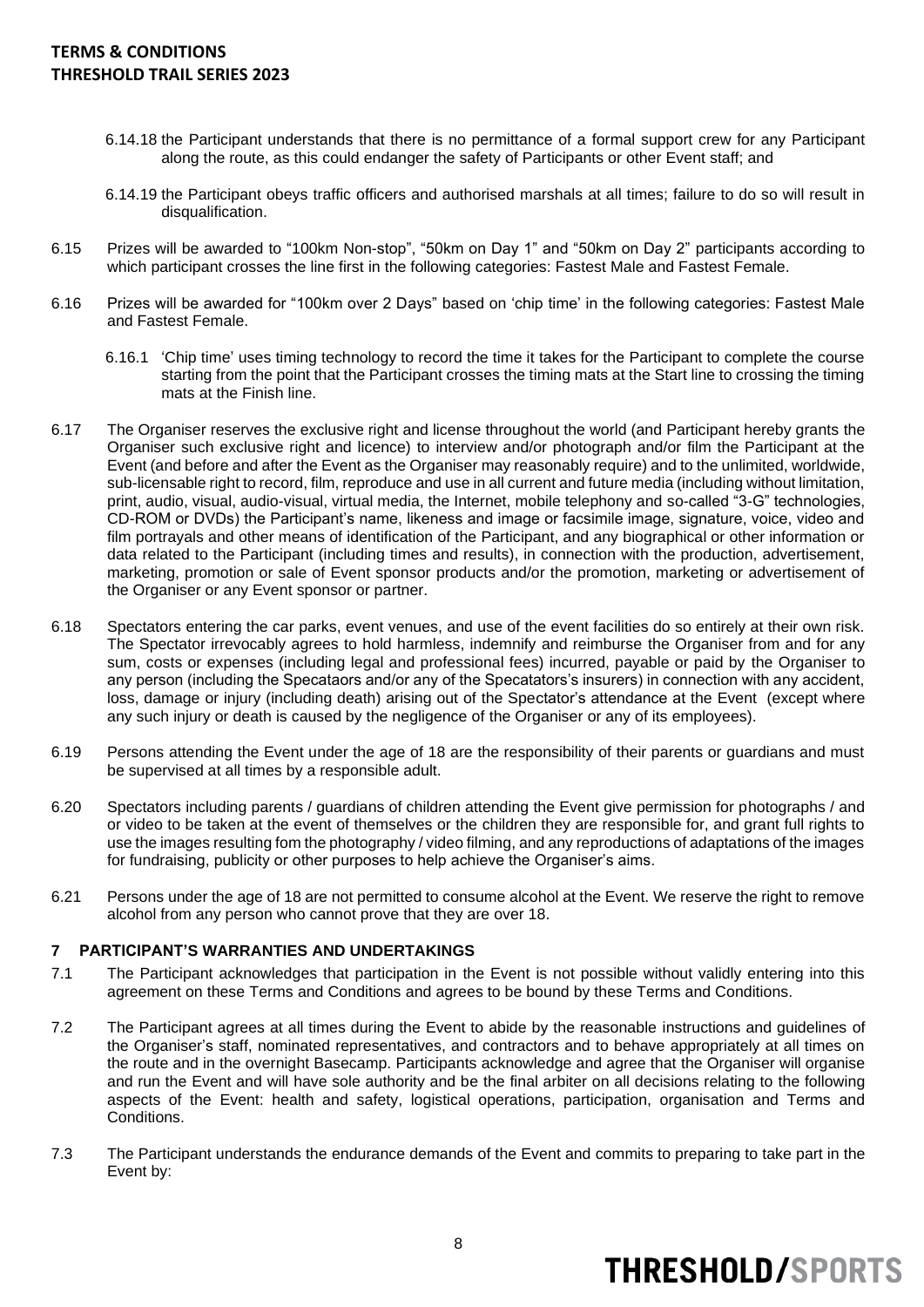- 7.3.1 completing the Registration Form in full provided by the Organiser prior to the Event;
- 7.3.2 complying with the Event training advice as issued by the Organiser (or comparable training advice);
- 7.3.3 confirming that he/she has appropriate liability and equipment insurance in place in order to participate in the Event and acknowledges that he/she has no claim against the Organiser in relation to the provision of such insurance.
- 7.4 The Participant acknowledges that participation in the Event involves inherent risks of accidents and injury.
- 7.5 The Participant confirms without reservation that he/she is in a good physical condition to participate in the Event, that he/she understands the endurance demands of the Event, and will not arrive at the Event in ill health or unfit to take part.
- 7.6 The Participant acknowledges that he/she is personally responsible for his/her own belongings during the Event, and that he/she must collect any personal lost items from lost property before he/she leaves the Event.
- 7.7 The Participant's journeys to and from the start and finish lines of the Event each day shall be entirely at the Participant 's own risk and cost. The Organiser will not be responsible for transporting the Participant or any belongings of the Participant, including, but not limited to, their bag.
- 7.8 Participation in the Event is at the Participant's own risk. The Participant irrevocably agrees to hold harmless, indemnify and reimburse the Organiser from and for any sum, costs or expenses (including legal and professional fees) incurred, payable or paid by the Organiser to any person (including the Participant and/or any of the Participant's insurers) in connection with any accident, loss, damage or injury (including death) arising out of the Participant's attendance at and participation in the Event or any part thereof (except where any such injury or death is caused by the negligence of the Organiser or any of its employees).
- 7.9 The Participant confirms that he/she will not publish or post on any website or other media operated by the Organiser or related to the Event any text, statement, photograph, image or other material which is obscene, blasphemous, defamatory, infringes the intellectual property or other legal rights of any third party or is otherwise unlawful, offensive or inappropriate. The Organiser will have the right to remove any material at its discretion and take appropriate legal action against any person found to be or alleged to be in breach of this Clause 7.9.

### **8 PRIVACY STATEMENT**

- 8.1 You are strongly encouraged to carefully review our Cookie and Privacy Policy in order that you familiarize yourself with the full details governing the collection, management, use and safeguarding of your personal data, which will supplement the provisions set out herein. To read the Privacy Policy for Threshold Sports in full, please see: [http://www.thresholdsports.co.uk/privacy\\_cookie\\_policy/](http://www.thresholdsports.co.uk/privacy_cookie_policy/)
- 8.2 The Participant agrees and consents to Threshold using his/her personal details provided in his/her Registration Form for the following purposes:
	- 8.2.1 Event Administration
		- Threshold requires a record of your registration details including third party emergency contact details for internal administration purposes in order to properly conduct and to safely administer the Event.
		- The Organiser will also keep records of medical information provided that it is kept confidential and may be shared only with medical personnel or teams allocated to the Event. This data will be shared securely. Such information shall be deleted within a reasonable time following the completion of the Event unless you agree that we may use such information in your entry for future Events organised by Threshold which are staged within a reasonable timeframe thereafter.
		- All data will be held for three (3) years, unless requested otherwise, after which it will be safely and securely deleted permanently.
	- 8.2.2 Digital communications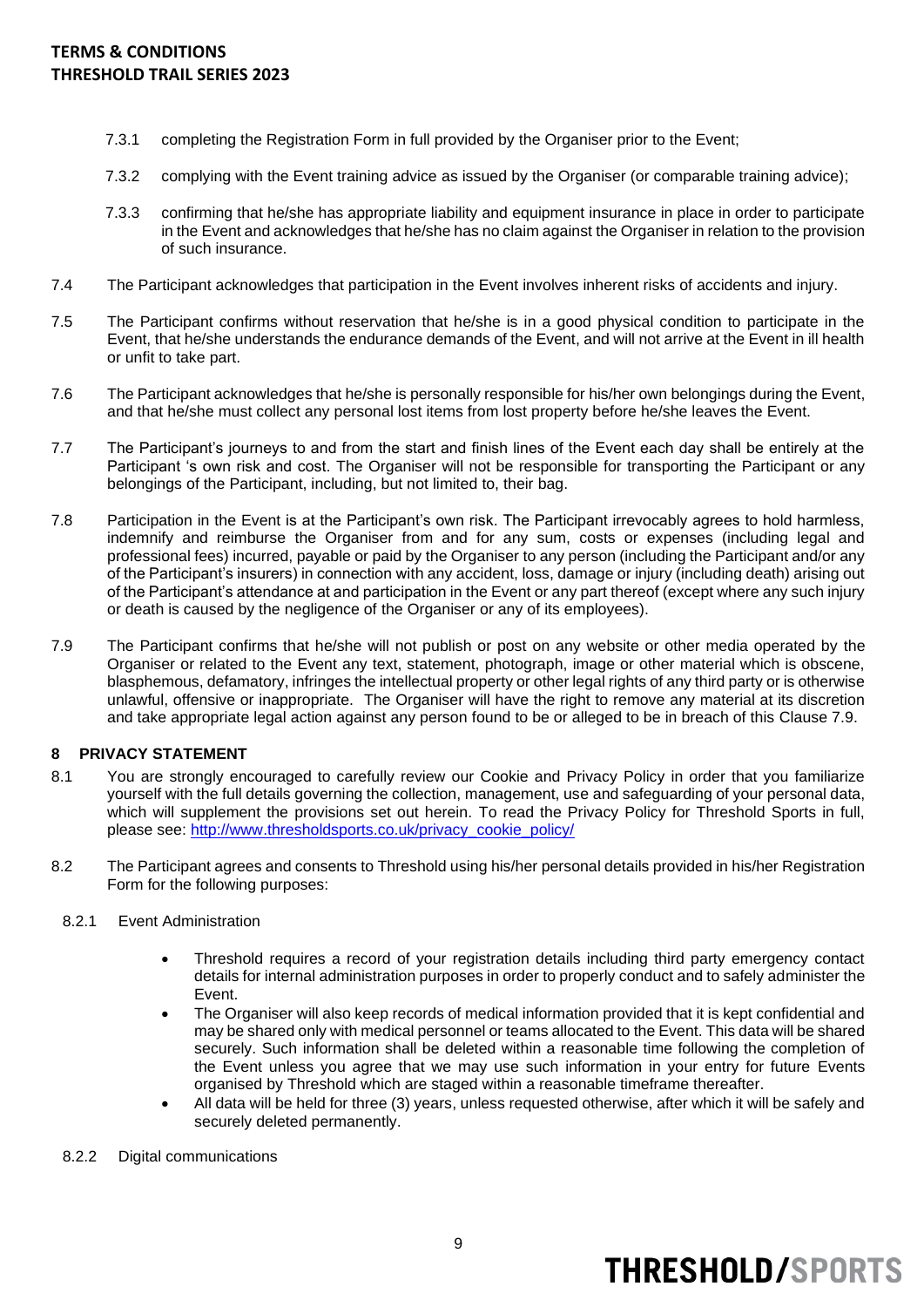- Threshold will use the Participant's contact data submitted on the Registration Form to send the Participant information via social media networks, e-mail and/or by SMS relating to the Event, other Threshold events and any further categories of news and promotional information as the Participant may have requested on the Registration Form.
- The Participant acknowledges and agrees that Threshold may send additional notifications following the Event inviting the Participant to submit or renew his/her registration for any future Threshold events.

### 8.2.3 Active Networks

- Your personal details are processed on behalf of Threshold Sport by Active Networks LLC in the USA safely and securely. Active Network, LLC is bound by robust and reliable Standard Contractual Clauses as part of its relationship with Threshold which provide appropriate protection. Active Network, LLC is committed to subjecting all personal data received from Threshold to the principles and provisions of the Standard Contractual Clauses.
- You are required to sign up to a waiver provided by our US database providers, Active Network LLC (the "Active Waiver"). Some of the provisions of that waiver may not be consistent with these Terms and Conditions and participants should note the following, which will override the terms of the Active Waiver:
	- o To the extent that the Active Waiver may exclude or limit the liability of Threshold itself (or any of its sub-contractors or representatives) to participants, it shall not be effective. Other provisions within this document that relate to Threshold's liability (if any) shall be unaffected.
	- o To the extent that the Active Waiver provides that you shall indemnify Threshold, it shall not be effective. Only indemnities (if any) set out in this document shall be effective.
	- o Contrary to the terms of the Active Waiver, Active Network LLC will have no right to record your voice or photograph you in conjunction with the event in question. Any right that Threshold may have shall be in accordance with these Terms and Conditions.
- 8.3 The Participant agrees to inform the Organiser of any changes to the information supplied in their original Registration Form for the purposes of Clause 8.2 above and particularly any changes to the Participant's medical condition and contact details. For this purpose, the Participant should contact Threshold directly either via the Event Email Address.
- 8.4 All information relating to Participants collected by or on behalf of Threshold from which each Participant can be identified will be recorded electronically and will be used at all times in accordance with the Data Protection Act 2018 and all applicable laws and regulations relating to the processing of personal data and privacy. Threshold Sports will only disclose such information to a third party as necessary in connection with the safe organisation, staging and administration of the Event, including but not limited to, medical teams, timing teams and race pack fulfilment. Save as expressly stated herein and under these Terms and Conditions, Threshold Sports will not disclose information to any third parties.
- 8.5 Each Participant is entitled to withdraw his/her consent to categories of e-mail and/or SMS communications from Threshold and can do so at anytime by either: i) following the opt-out instructions provided in the relevant e-mail or SMS, or ii) by emailing the Event Email Address. Please note that due to email production schedules you may still receive any mailings that are already in production. Participants acknowledge that a valid e-mail address or SMS contact number will be required at all times in order for Participants to receive important Event information and the Participant hereby consents to receive any such information.
- 8.6 To delete all of their information from Threshold's database, Participants may email the Event Email Address. In circumstances where the Participant requests deletion of his/her Participant's profile, the Organiser reserves the right to maintain information about individual sales transactions (not including credit card details) for record keeping. The Participant's attention is also drawn to Clause 8.7 below.
- 8.7 Subject to the Participant's right to modify or request the deletion of data from the Organiser's database, the Participant hereby acknowledges that it is a strict condition of participation in the Event that all mandatory fields within a Participant's profile are complete and correct at all times. These fields include, without limitation, gender,